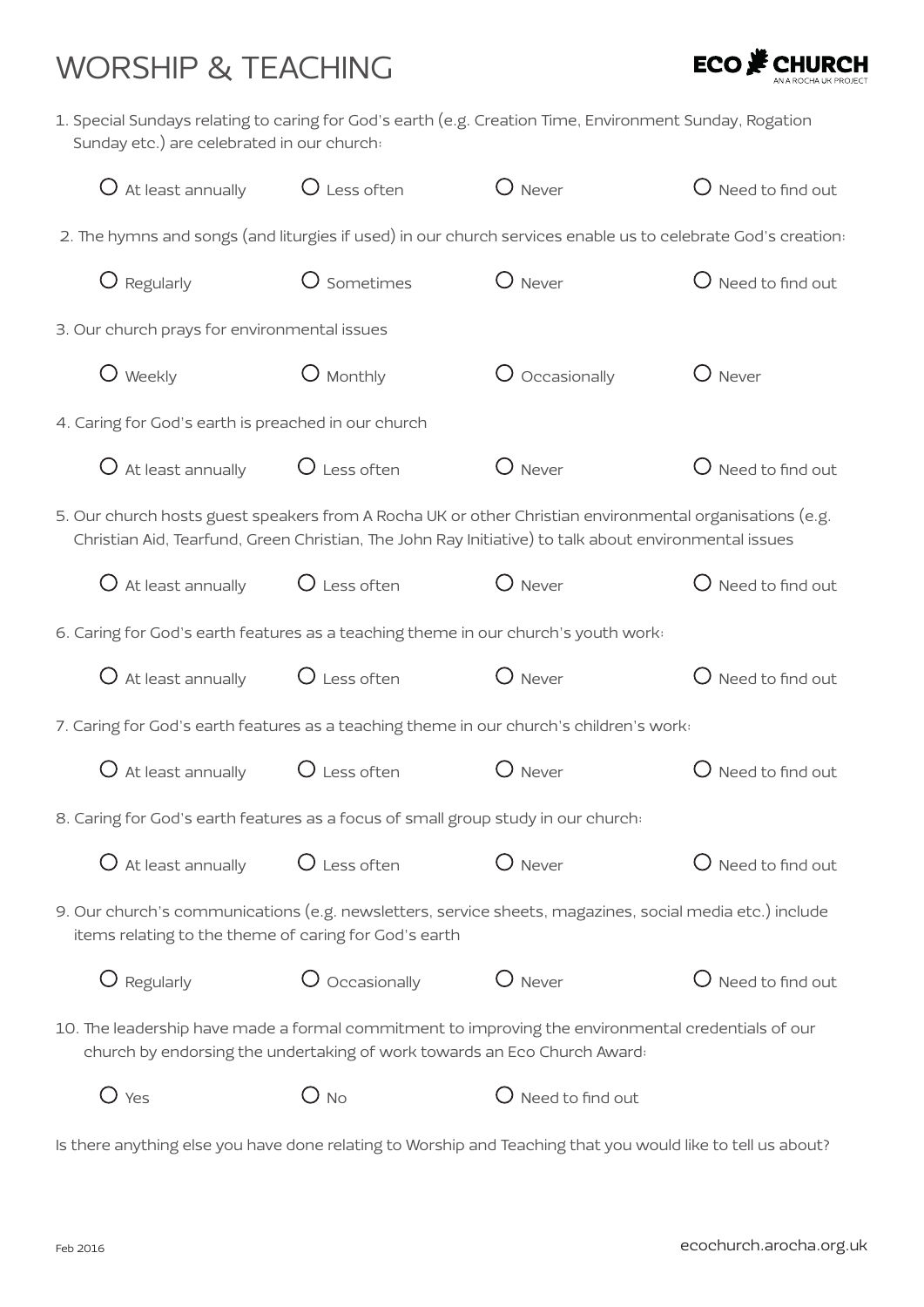## BUILDINGS



| 1. Does your church have a building for which it is responsible (i.e. church, church hall, church office etc.) |  |
|----------------------------------------------------------------------------------------------------------------|--|
|----------------------------------------------------------------------------------------------------------------|--|

| $O$ Yes                                                                                                                                                        | $O_{NQ}$ |                             |     |                                                                                                                                                              |  |  |
|----------------------------------------------------------------------------------------------------------------------------------------------------------------|----------|-----------------------------|-----|--------------------------------------------------------------------------------------------------------------------------------------------------------------|--|--|
| 2. We have measured our energy use and calculated the carbon footprint of our church building(s):                                                              |          |                             |     |                                                                                                                                                              |  |  |
| $O$ Yes                                                                                                                                                        | $O_{NO}$ | $\bigcirc$ Need to find out |     |                                                                                                                                                              |  |  |
| 3. We have set sufficient targets for reducing the carbon footprint of our church building(s) and achieving year<br>on year improvements in energy efficiency: |          |                             |     |                                                                                                                                                              |  |  |
| $\bigcirc$ Yes                                                                                                                                                 | $O_{NQ}$ | $\bigcirc$ Need to find out |     |                                                                                                                                                              |  |  |
| 4. We offset the carbon footprint of our church building(s) for those things we can't reduce:                                                                  |          |                             |     |                                                                                                                                                              |  |  |
| $O$ Yes                                                                                                                                                        | $O_{No}$ | $\bigcirc$ Need to find out |     |                                                                                                                                                              |  |  |
| according to our supplier's 'green tariff':                                                                                                                    |          |                             |     | 5. The electricity supplied to our church building(s) is generated from renewable resources and/or charged                                                   |  |  |
| $O$ Yes                                                                                                                                                        | $O$ No   |                             |     | $\bigcirc$ Need to find out $\qquad \bigcirc$ Not applicable (no external supply)                                                                            |  |  |
| 6. The gas supplied to our church building(s) is generated from renewable sources and/or charged according<br>to our supplier's 'green tariff':                |          |                             |     |                                                                                                                                                              |  |  |
| $\bigcirc$ Yes                                                                                                                                                 | $O_{NQ}$ |                             |     | $O$ Need to find out $O$ Not applicable (no gas)                                                                                                             |  |  |
| determine this as part of the annual service).                                                                                                                 |          |                             |     | 7. In terms of energy efficiency, the boiler on our church premises is rated (an engineer should be able to                                                  |  |  |
| $O_{A++}$ $O_{A++}$<br>O <sub>c</sub>                                                                                                                          | $O_D$    | $\bigcirc$ A+               | O a | Эв<br>$O$ Need to find out $O$ Not applicable (no boiler)                                                                                                    |  |  |
| 8. Our church premises are insulated as follows:                                                                                                               |          |                             |     |                                                                                                                                                              |  |  |
| Main Church                                                                                                                                                    |          |                             |     |                                                                                                                                                              |  |  |
|                                                                                                                                                                |          |                             |     | $\overline{O}$ Walls AND Loft/Ceiling $\overline{O}$ Walls OR Loft/Ceiling only $\overline{O}$ Not at all $\overline{O}$ Need to find out $\overline{O}$ N/A |  |  |
| Church Hall                                                                                                                                                    |          |                             |     |                                                                                                                                                              |  |  |
|                                                                                                                                                                |          |                             |     | $\overline{O}$ Walls AND Loft/Ceiling $\overline{O}$ Walls OR Loft/Ceiling only $\overline{O}$ Not at all $\overline{O}$ Need to find out $\overline{O}$ N/A |  |  |
| Church Office                                                                                                                                                  |          |                             |     |                                                                                                                                                              |  |  |
|                                                                                                                                                                |          |                             |     | $\overline{O}$ Walls AND Loft/Ceiling $\overline{O}$ Walls OR Loft/Ceiling only $\overline{O}$ Not at all $\overline{O}$ Need to find out $\overline{O}$ N/A |  |  |
| Other Building (e.g. vicarage, manse etc.)                                                                                                                     |          |                             |     |                                                                                                                                                              |  |  |

 $O$  Walls AND Loft/Ceiling  $O$  Walls OR Loft/Ceiling only  $O$  Not at all  $O$  Need to find out  $O$  N/A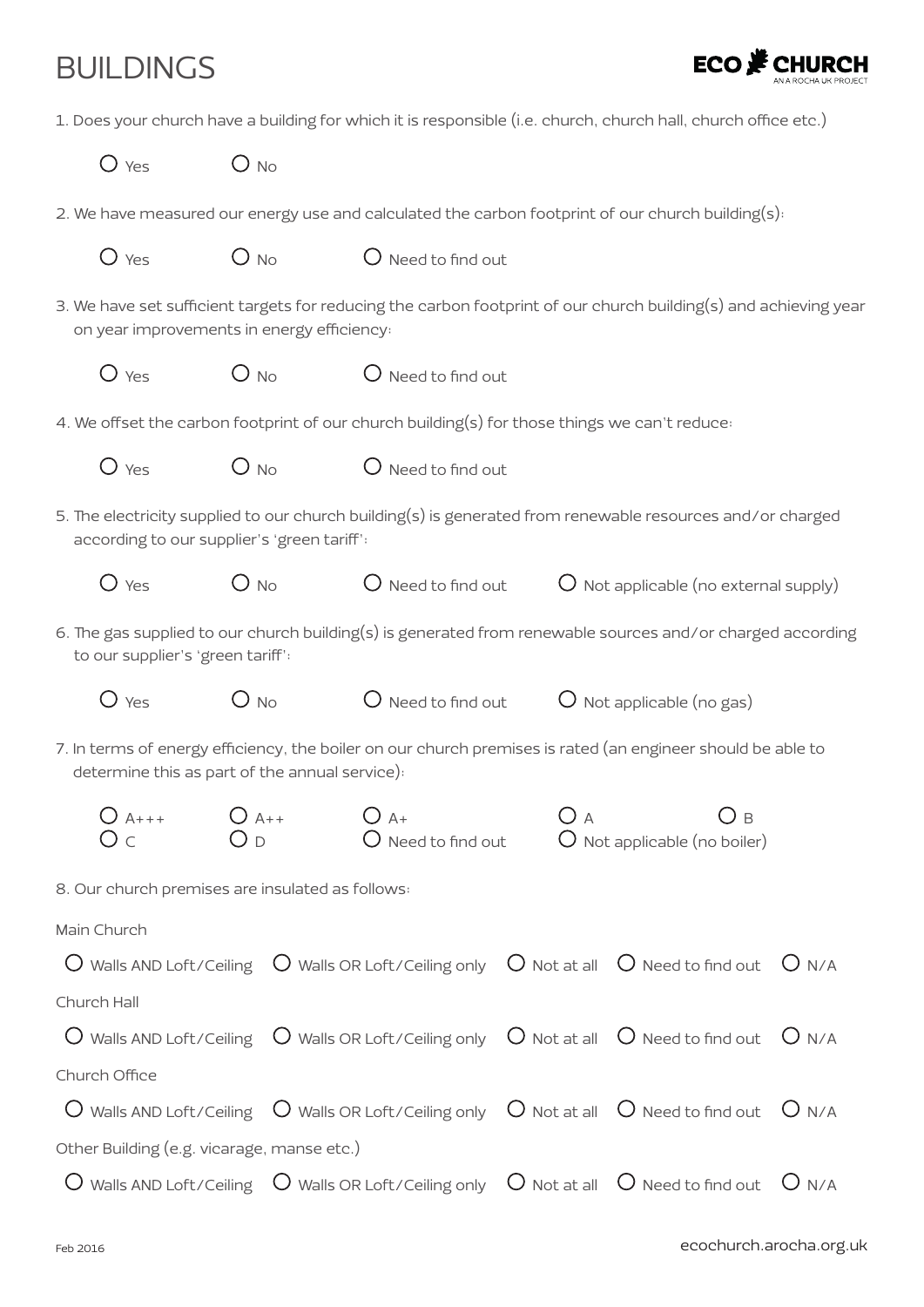#### BUILDINGS (CONTINUED)



9. Our church premises are double-glazed as follows:

| Main Church |
|-------------|
|             |

| $\bigcup$ Full double-glazing<br>$\bigcirc$ Some secondary glazing                                                                 | $O$ Some double-glazing<br>$\bigcirc$ Not at all                                                                                      | $\bigcup$ Full secondary glazing<br>$\bigcirc$ Need to find out                                  | $O$ n/a                                                     |
|------------------------------------------------------------------------------------------------------------------------------------|---------------------------------------------------------------------------------------------------------------------------------------|--------------------------------------------------------------------------------------------------|-------------------------------------------------------------|
| Church Hall                                                                                                                        |                                                                                                                                       |                                                                                                  |                                                             |
| $\bigcup$ Full double-glazing<br>$\overline{O}$ Some secondary glazing                                                             | $\bigcirc$ Not at all                                                                                                                 | $\bigcirc$ Some double-glazing $\bigcirc$ Full secondary glazing<br>$\bigcirc$ Need to find out  | $O$ n/a                                                     |
| Church Office                                                                                                                      |                                                                                                                                       |                                                                                                  |                                                             |
| $\bigcup$ Full double-glazing<br>$\bigcirc$ Some secondary glazing                                                                 | $\bigcirc$ Not at all                                                                                                                 | $\bigcirc$ Some double-glazing $\bigcirc$ Full secondary glazing<br>Need to find out             | $O$ n/a                                                     |
| Other Building (e.g. vicarage, manse etc.)                                                                                         |                                                                                                                                       |                                                                                                  |                                                             |
| $\bigcup$ Full double-glazing<br>$\bigcirc$ Some secondary glazing                                                                 | $\bigcirc$ Not at all                                                                                                                 | $\overline{O}$ Some double-glazing $\overline{O}$ Full secondary glazing<br>$O$ Need to find out | $O$ n/a                                                     |
| 10. The lighting in our church building(s) uses energy-efficient light bulbs as follows:                                           |                                                                                                                                       |                                                                                                  |                                                             |
| Main Church                                                                                                                        |                                                                                                                                       |                                                                                                  |                                                             |
| $\bigcup$ All LED Bulbs<br>$\overline{O}$ Some low energy bulbs $\overline{O}$ No low energy bulbs $\overline{O}$ Need to find out | $\overline{O}$ Some LED bulbs and some non-LED low energy bulbs                                                                       |                                                                                                  | $\bigcup$ All low energy bulbs<br>$\bigcirc$ Not applicable |
| Church Hall                                                                                                                        |                                                                                                                                       |                                                                                                  |                                                             |
| $\bigcup$ All LED Bulbs<br>$\bigcirc$ Some low energy bulbs $\bigcirc$ No low energy bulbs $\bigcirc$ Need to find out             | $\bigcirc$ Some LED bulbs and some non-LED low energy bulbs                                                                           |                                                                                                  | $\bigcup$ All low energy bulbs<br>$\bigcup$ Not applicable  |
| Church Office                                                                                                                      |                                                                                                                                       |                                                                                                  |                                                             |
| $\bigcup$ All LED Bulbs<br>$\bigcirc$ Some low energy bulbs $\bigcirc$ No low energy bulbs $\bigcirc$ Need to find out             | $\overline{O}$ Some LED bulbs and some non-LED low energy bulbs                                                                       |                                                                                                  | $\bigcirc$ All low energy bulbs<br>$\bigcup$ Not applicable |
| Other Building (e.g. vicarage, manse etc.)                                                                                         |                                                                                                                                       |                                                                                                  |                                                             |
| $\bigcup$ All LED Bulbs<br>$\bigcirc$ Some low energy bulbs                                                                        | $\overline{O}$ Some LED bulbs and some non-LED low energy bulbs<br>$\overline{O}$ No low energy bulbs $\overline{O}$ Need to find out |                                                                                                  | $\bigcup$ All low energy bulbs<br>$\bigcirc$ Not applicable |
| 11. We have a policy designed to limit the amount of energy consumed by floodlighting around our church<br>building(s):            |                                                                                                                                       |                                                                                                  |                                                             |
| $\bigcup$ Yes<br>$\bigcirc$ No                                                                                                     | $\bigcirc$ Need to find out                                                                                                           | $\bigcup$ Not applicable (no floodlights)                                                        |                                                             |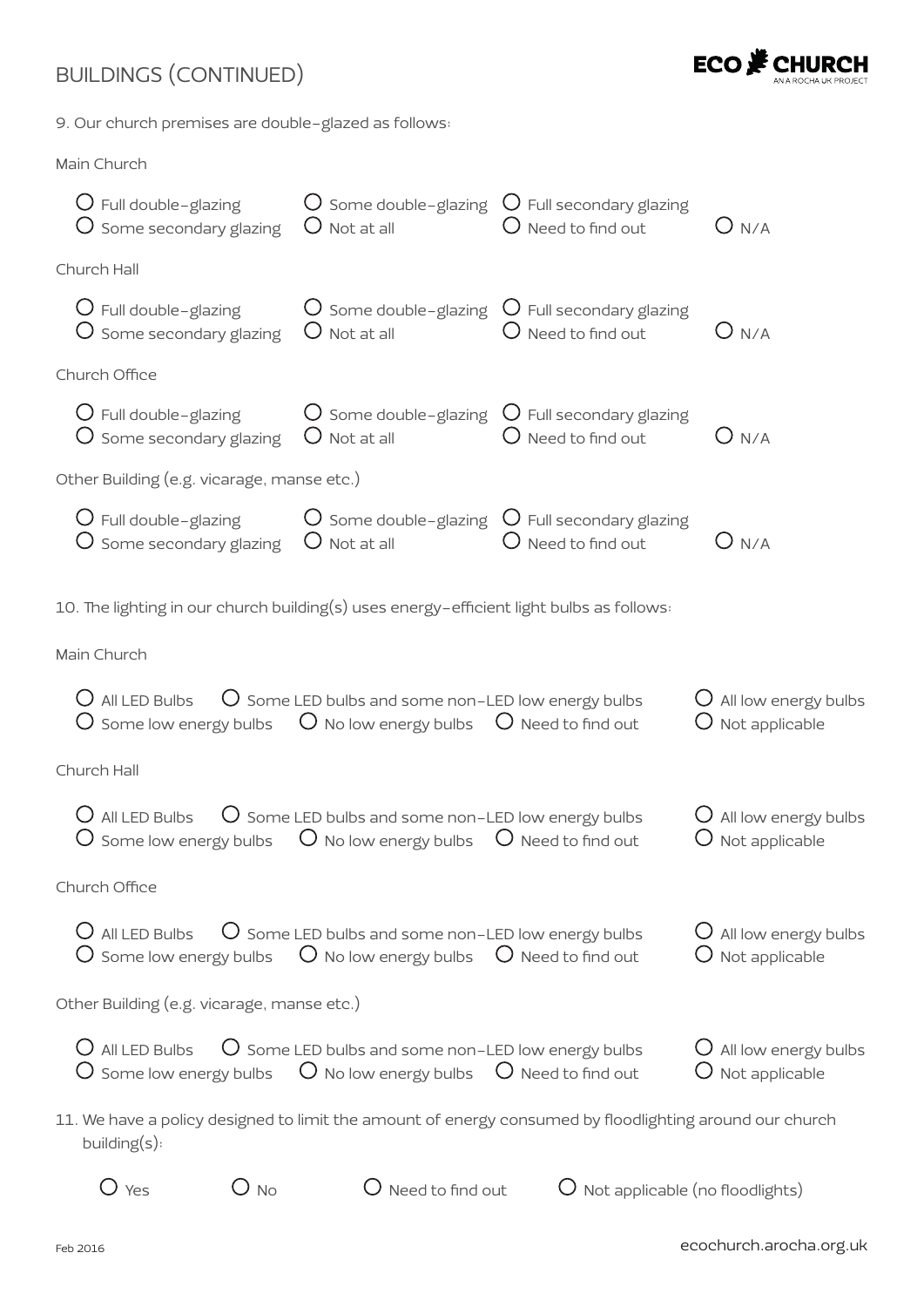| <b>BUILDINGS (CONTINUED)</b>                             |                        |                                                                                                     |                                                                                            |                                                                    |                             | ECO $\mathbf F$                                                                                                                          |
|----------------------------------------------------------|------------------------|-----------------------------------------------------------------------------------------------------|--------------------------------------------------------------------------------------------|--------------------------------------------------------------------|-----------------------------|------------------------------------------------------------------------------------------------------------------------------------------|
|                                                          |                        |                                                                                                     | 12. The water supply to our church premises is metered:                                    |                                                                    |                             |                                                                                                                                          |
| $O$ Yes                                                  |                        | $O_{NQ}$                                                                                            | $\bigcirc$ Need to find out                                                                |                                                                    |                             |                                                                                                                                          |
| water butts etc.):                                       |                        |                                                                                                     |                                                                                            |                                                                    |                             | 13. Rainwater collection facilities are installed and used on our church premises (e.g. 'grey water' systems,                            |
| $O$ Yes                                                  |                        | $O_{NQ}$                                                                                            | $\bigcirc$ Need to find out                                                                |                                                                    |                             |                                                                                                                                          |
| devices:                                                 |                        |                                                                                                     |                                                                                            |                                                                    |                             | 14. The toilet cisterns on our church premises are fitted with dual-flush buttons or other water-saving                                  |
| $O$ Yes                                                  |                        | $O_{NQ}$                                                                                            | $\bigcirc$ Need to find out                                                                |                                                                    |                             | $O$ Not applicable (no toilets)                                                                                                          |
|                                                          |                        |                                                                                                     | 15. Recycled toilet paper is provided on our church premises:                              |                                                                    |                             |                                                                                                                                          |
| $O$ Yes                                                  |                        | $O_{NQ}$                                                                                            | $\bigcup$ Need to find out                                                                 |                                                                    |                             | $\bigcirc$ Not applicable (no toilets)                                                                                                   |
|                                                          |                        |                                                                                                     | 16. The cleaning products used around our church building(s) are environmentally-friendly: |                                                                    |                             |                                                                                                                                          |
| $O$ All                                                  |                        | $O$ some                                                                                            | $O$ None                                                                                   |                                                                    | $\bigcirc$ Need to find out |                                                                                                                                          |
|                                                          |                        |                                                                                                     | 17. The disposables (e.g. paper cups and plates etc.) used on our church premises are:     |                                                                    |                             |                                                                                                                                          |
|                                                          |                        |                                                                                                     |                                                                                            |                                                                    |                             | $\bigcirc$ Never use disposables $\bigcirc$ Biodegradable $\bigcirc$ Recyclable $\bigcirc$ Non-biodegradable $\bigcirc$ Need to find out |
|                                                          | (e.g. by using email): | 18. We reduce our paper usage wherever possible                                                     |                                                                                            | turbine:                                                           |                             | 23. Our church generates energy from a wind                                                                                              |
|                                                          | $O$ Yes $O$ No         | $\bigcup$ Need to find out                                                                          |                                                                                            | $O$ Yes                                                            | $O_{\text{No}}$             | $\bigcup$ Need to find out                                                                                                               |
|                                                          |                        | 19. Our church administration uses recycled paper:                                                  |                                                                                            |                                                                    |                             | 24. Our church produces solar hot water:                                                                                                 |
|                                                          |                        | $\overline{O}$ Yes $\overline{O}$ No $\overline{O}$ Need to find out                                |                                                                                            |                                                                    |                             | $O$ Yes $O$ No $O$ Need to find out                                                                                                      |
|                                                          |                        | 20. In the event of the need to undertake a<br>building/refurbishment project, our church           |                                                                                            | 25. Our church generates energy from a ground<br>source heat pump: |                             |                                                                                                                                          |
|                                                          |                        | would insist that it be subject to a BREEAM<br>assessment to ensure best practice in                |                                                                                            |                                                                    |                             | $O$ Yes $O$ No $O$ Need to find out                                                                                                      |
| operation:                                               |                        | sustainable building design, construction and                                                       |                                                                                            | panels:                                                            |                             | 26. Our church generates energy from solar PV                                                                                            |
|                                                          |                        | $\overline{O}$ Yes $\overline{O}$ No $\overline{O}$ Need to find out                                |                                                                                            |                                                                    |                             | $\overline{O}$ Yes $\overline{O}$ No $\overline{O}$ Need to find out                                                                     |
| 21. Cycle racks are available on our church<br>premises: |                        | Is there anything else you have done relating to<br>Buildings that you would like to tell us about? |                                                                                            |                                                                    |                             |                                                                                                                                          |
|                                                          |                        | $\overline{O}$ Yes $\overline{O}$ No $\overline{O}$ Need to find out                                |                                                                                            |                                                                    |                             |                                                                                                                                          |
| premises:                                                |                        | 22. Recycling facilities are available on our church                                                |                                                                                            |                                                                    |                             |                                                                                                                                          |
| $\bigcup$ Yes                                            | $O$ No                 | $\bigcirc$ Need to find out                                                                         |                                                                                            |                                                                    |                             |                                                                                                                                          |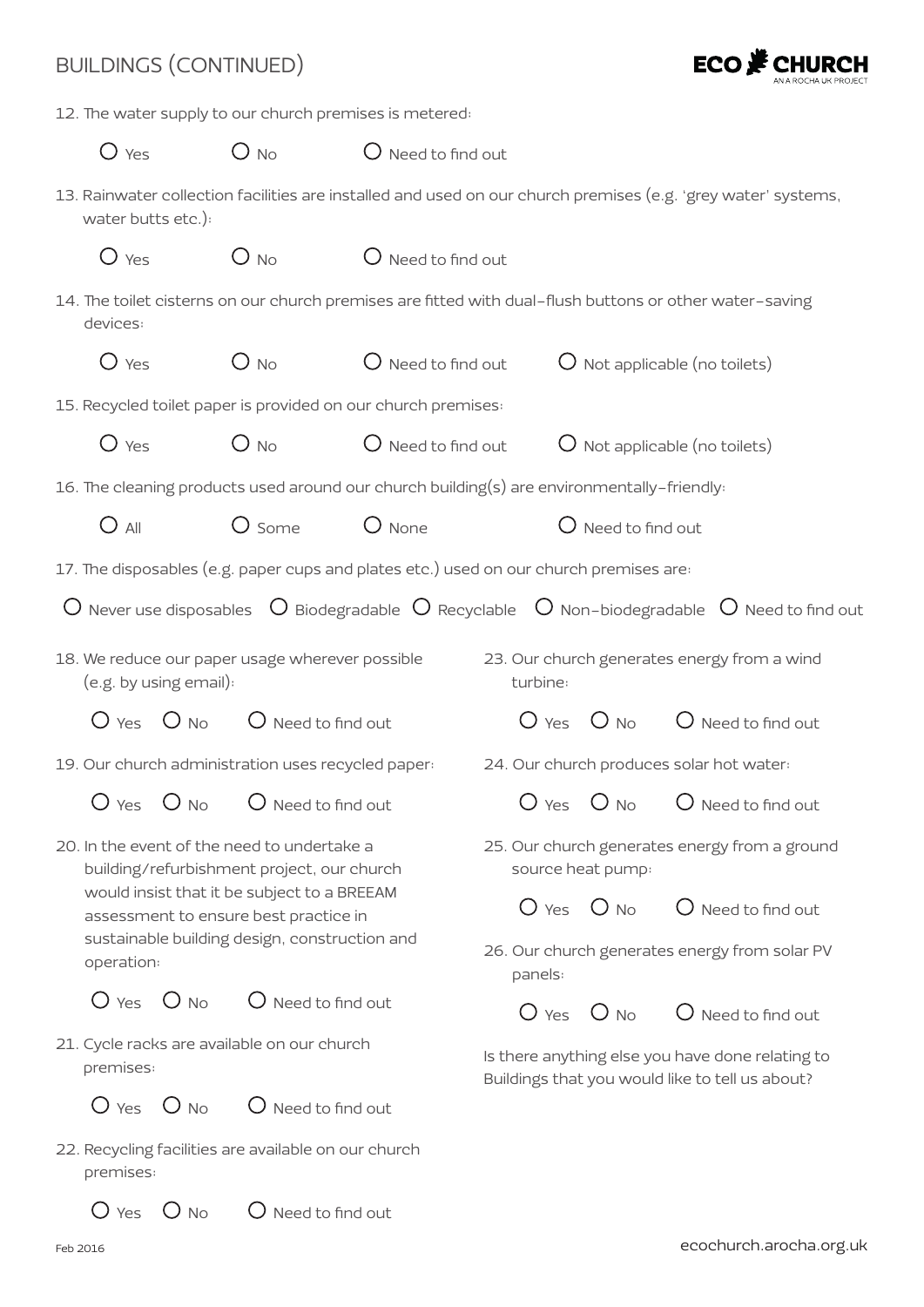### LAND



1. Does your church have land (other than a car park) for which it is responsible?

 $O$  Yes  $O$  No.

- 2. The land at our church is managed for the encouragement of native wildlife and plants (e.g. grass-cutting schedules, provision of bird boxes and feeders etc.)
- $O$  Yes  $O$  No  $O$  Need to find out
- 3. The land at our church includes areas set aside for the growing of fruits and vegetables:
	- $O$  Yes  $O$  No  $O$  Need to find out
- 4. Our church has set aside some of our land for the provision of a community garden or allotment:
	- $O$  Yes  $O$  No  $O$  Need to find out
- 5. Our church actively encourages members of the local community to use the church land for recreation/ contemplation:
	- $O$  Yes  $O$  No  $O$  Need to find out
- 6. Composting facilities are available on our church premises:
	- $O$  Yes  $O$  No  $O$  Need to find out
- Is there anything else you have done relating to church land that you would like to tell us about?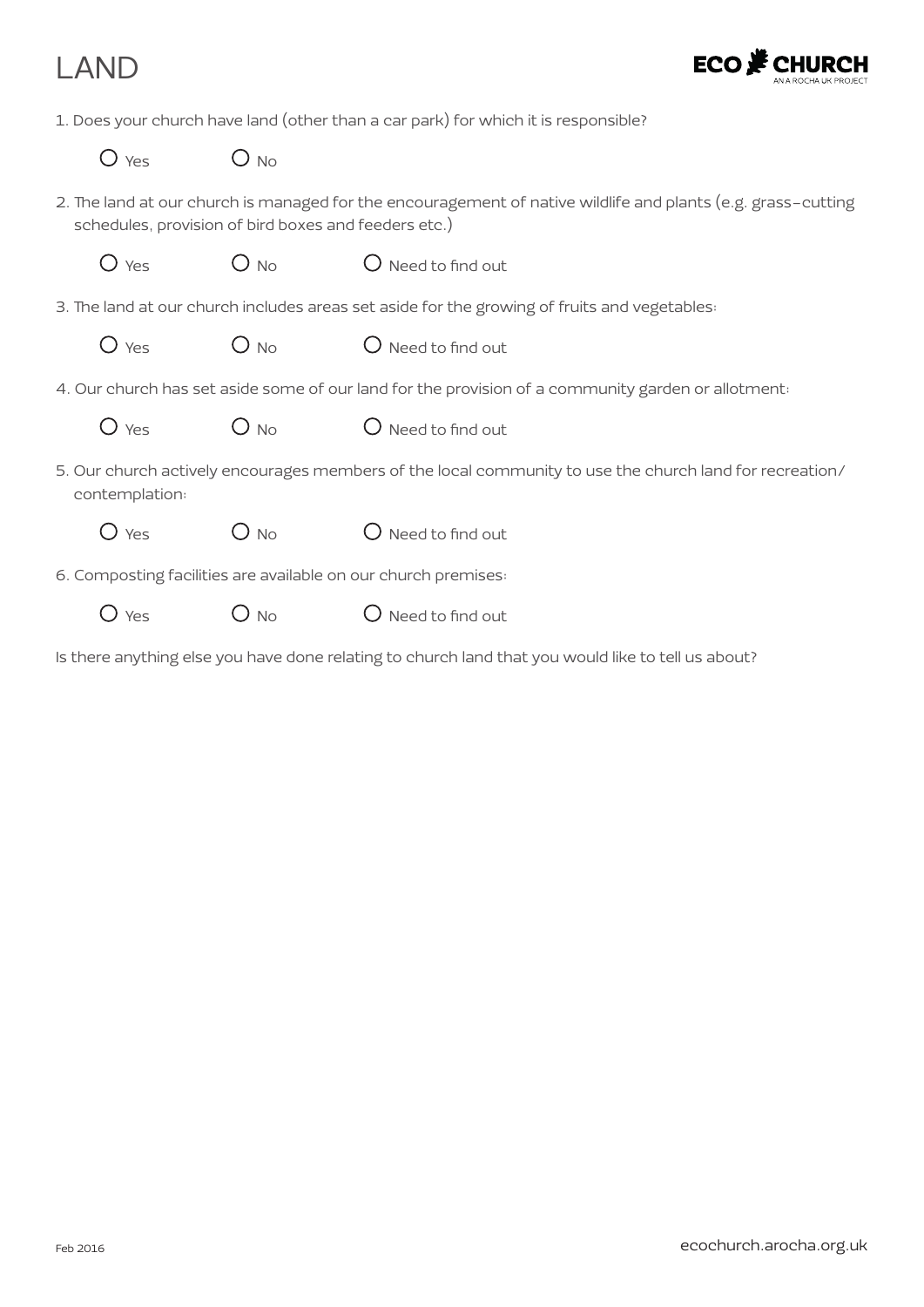# COMMUNITY AND GLOBAL ENGAGEMENT ECO<sup>S</sup> CHURCH

|                                                    |                                       | environmental issues (e.g. local MPs or council leaders)                     |                                                                                      | 1. Our church organises events providing an opportunity for local people to engage with local leaders on local  |
|----------------------------------------------------|---------------------------------------|------------------------------------------------------------------------------|--------------------------------------------------------------------------------------|-----------------------------------------------------------------------------------------------------------------|
| $\bigcup$ At least annually                        |                                       | $O$ Less often                                                               | $O$ Never                                                                            | $\bigcirc$ Need to find out                                                                                     |
| matters:                                           |                                       |                                                                              |                                                                                      | 2. Our church (either alone or as part of a local network) engages with our local MP on environmental           |
|                                                    |                                       | $\overline{O}$ At least annually $\overline{O}$ Less often                   | $O$ Never                                                                            | $\bigcirc$ Need to find out                                                                                     |
|                                                    |                                       | 3. Our church arranges for local environmentalists to speak in our services: |                                                                                      |                                                                                                                 |
| $\bigcirc$ At least annually                       |                                       | $\bigcirc$ Less often                                                        | $O$ Never                                                                            | $\bigcup$ Need to find out                                                                                      |
|                                                    |                                       |                                                                              | 4. Our church works with local sustainability movements like Transition Towns:       |                                                                                                                 |
| $O$ Yes                                            | $O$ No                                | $\bigcup$ Need to find out                                                   |                                                                                      |                                                                                                                 |
|                                                    |                                       |                                                                              | 5. Our church organises environmental awareness-raising events (e.g. film evenings): |                                                                                                                 |
| $O$ Yes                                            | $O_{NQ}$                              | $\bigcirc$ Need to find out                                                  |                                                                                      |                                                                                                                 |
| Trusts nature reserve):                            |                                       |                                                                              |                                                                                      | 6. Our church is involved with local conservation work (eg. at an A Rocha UK Partner in Action or RSPB/Wildlife |
| $O$ Yes                                            | $O_{NQ}$                              | $\bigcirc$ Need to find out                                                  |                                                                                      |                                                                                                                 |
|                                                    |                                       |                                                                              |                                                                                      | 7. Our church has organised and/or participated in a community clean-up project (e.g. local litter-pick)        |
| $\bigcirc$ At least annually                       |                                       | $O$ Less often                                                               | $O$ Never                                                                            | $\bigcirc$ Need to find out                                                                                     |
|                                                    |                                       |                                                                              |                                                                                      | 8. Our church hosts a green fair, showcasing local produce and highlighting local environmental issues:         |
|                                                    |                                       | $\bigcirc$ At least annually $\bigcirc$ Less often $\bigcirc$ Never          |                                                                                      | $\bigcup$ Need to find out                                                                                      |
| our local area (e.g. walks, cycle rides etc.):     |                                       |                                                                              |                                                                                      | 9. Our church organises events providing an opportunity for local people to get out and enjoy God's earth in    |
| $\bigcirc$ Regularly                               |                                       | $\bigcirc$ Occasionally                                                      | Never                                                                                | Need to find out                                                                                                |
|                                                    |                                       | 10. Our church either provides or supports a local car-share scheme:         |                                                                                      |                                                                                                                 |
| $O$ Yes                                            | $O_{NQ}$                              | $\bigcirc$ Need to find out                                                  |                                                                                      |                                                                                                                 |
| lights are displayed etc.):                        |                                       |                                                                              |                                                                                      | 11. Users of our church premises are encouraged to minimise resource use (e.g. notices about turning off        |
| $O$ Yes<br>$O_{No}$<br>$\bigcirc$ Need to find out |                                       |                                                                              |                                                                                      |                                                                                                                 |
|                                                    |                                       | 12. Our church actively promotes Eco Church to other local churches:         |                                                                                      |                                                                                                                 |
| $O$ Yes                                            | $O$ No<br>$\bigcirc$ Need to find out |                                                                              |                                                                                      |                                                                                                                 |
|                                                    |                                       |                                                                              |                                                                                      |                                                                                                                 |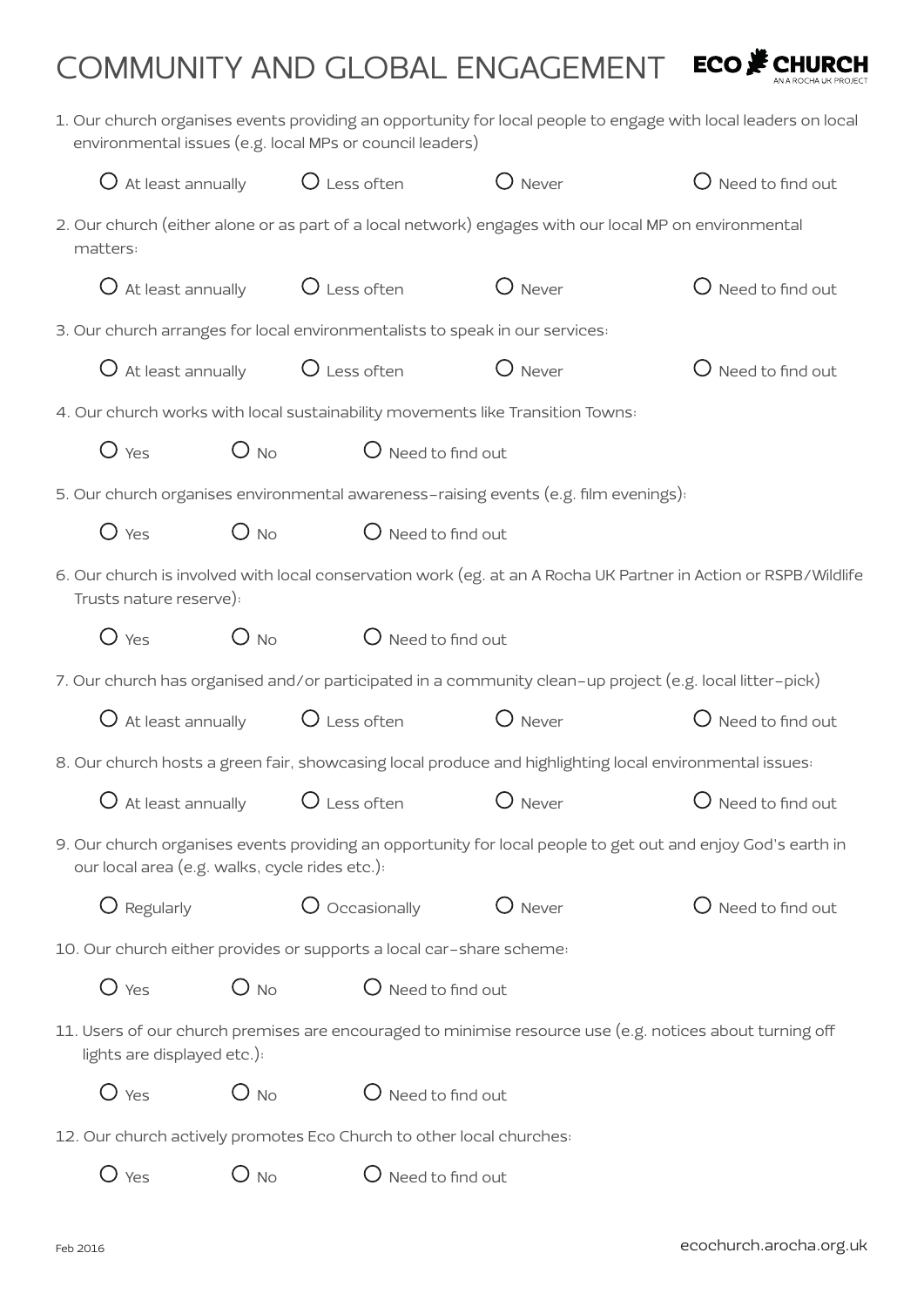|                              |          | COMMUNITY AND GLOBAL ENGAGEMENT (CONTINUED)                                |                                                                                                         | ECO Me Cl                                             |
|------------------------------|----------|----------------------------------------------------------------------------|---------------------------------------------------------------------------------------------------------|-------------------------------------------------------|
|                              |          |                                                                            | 13. Our church has committed to pray for a specific overseas environmental project:                     |                                                       |
| $O$ Yes                      | $O_{NQ}$ | $\bigcirc$ Need to find out                                                |                                                                                                         |                                                       |
|                              |          |                                                                            | 14. Our church participates in regular sustainability initiatives (e.g. WWF's annual Earth Hour event): |                                                       |
| $O$ Yes                      | $O_{NQ}$ | $\bigcirc$ Need to find out                                                |                                                                                                         |                                                       |
|                              |          | 15. Our church participates in national environmental campaigns            |                                                                                                         |                                                       |
| $\bigcirc$ At least annually |          | $\bigcirc$ Less often                                                      | $\bigcup$ Never                                                                                         | $\bigcup$ Need to find out                            |
|                              |          | 16. Our church participates in global environmental campaigns              |                                                                                                         |                                                       |
| $\bigcirc$ At least annually |          | $\bigcirc$ Less often                                                      | $\bigcup$ Never                                                                                         | $\bigcirc$ Need to find out                           |
|                              |          | 17. Our church participates in the Tearfund/Cord 'Toilet Twinning' scheme: |                                                                                                         |                                                       |
| $O$ Yes                      | $O_{NQ}$ | $\bigcirc$ Need to find out                                                |                                                                                                         |                                                       |
|                              |          | degradation on Christian communities elsewhere in the world:               | 18. Our church keeps the congregation informed about the impact of climate change and environmental     |                                                       |
| $O$ Yes                      | $O$ No   | $\bigcirc$ Need to find out                                                |                                                                                                         |                                                       |
|                              |          | 19. Our church financially supports an environmental charity:              |                                                                                                         |                                                       |
| $O$ Yes                      | $O$ No   | $\bigcup$ Need to find out                                                 |                                                                                                         |                                                       |
|                              |          |                                                                            | 20. Wherever possible, Fairtrade and/or ethically sourced goods are used at church services and events: |                                                       |
| $\n  1$ Yes                  |          | <b>No</b>                                                                  | Sometimes                                                                                               | $\bigcup$ Need to find out                            |
|                              |          | 21. Any meals provided by the church use food that is locally grown:       |                                                                                                         |                                                       |
| $O$ Yes                      | $O_{NO}$ | $\bigcirc$ Need to find out                                                |                                                                                                         | $\overline{O}$ Not applicable (no meals are provided) |
|                              |          | 22. Any meals provided by the church use organic ingredients:              |                                                                                                         |                                                       |
| $O$ Yes                      | $O$ No   | $\bigcirc$ Need to find out                                                |                                                                                                         | $\bigcirc$ Not applicable (no meals are provided)     |
|                              |          | 23. Any meals provided by the church use food that is animal-friendly:     |                                                                                                         |                                                       |
| $O$ Yes                      | $O_{NQ}$ | $\bigcirc$ Need to find out                                                |                                                                                                         | $\overline{O}$ Not applicable (no meals are provided) |
|                              |          | 24. Any meals provided by the church use Fairtrade ingredients:            |                                                                                                         |                                                       |
| $O$ Yes                      |          | $O_{\text{No}}$ $O_{\text{Need to find out}}$                              |                                                                                                         | $\overline{O}$ Not applicable (no meals are provided) |
|                              |          | 25. Any meals provided by the church include a vegetarian option:          |                                                                                                         |                                                       |
| $\bigcirc$ Yes               | $O_{NO}$ | $\bigcirc$ Need to find out                                                |                                                                                                         | $\overline{O}$ Not applicable (no meals are provided) |
|                              |          |                                                                            | Is there anything else you have done relating to Community Engagement (Local and Global) that you would |                                                       |

like to tell us about?